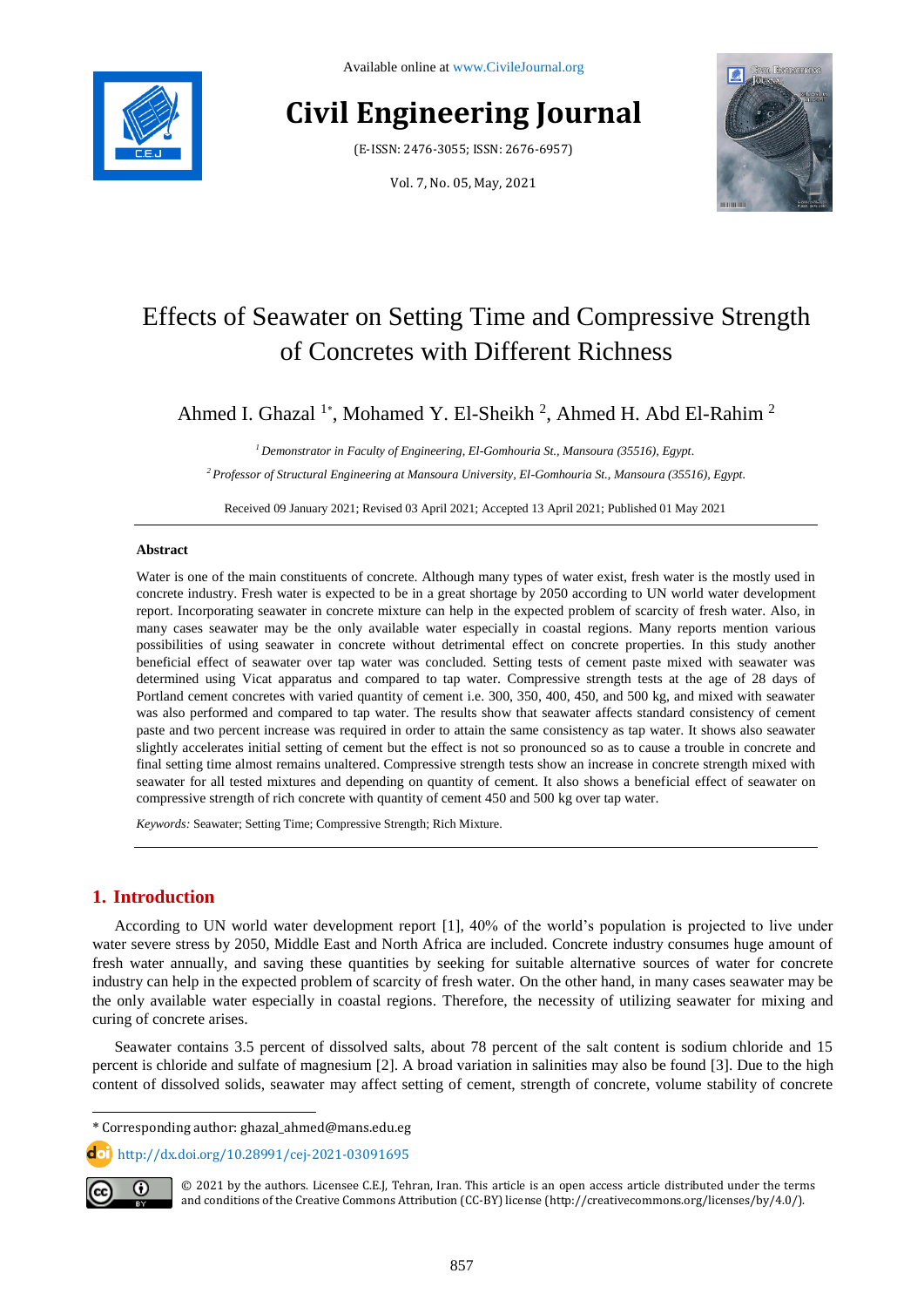mass, and durability of concrete structures especially chloride-induced corrosion of reinforcement. Therefore, the effects of seawater when used for mixing and curing and long-term durability of concrete structures should be carefully investigated.

## **2. Literature Review**

The effects of seawater on setting time of cement, strength of concrete, and long-term durability based on literature searches can be summarized as follows:

Seawater and synthetic seawater were somewhat more quick-setting in the Vicat test [4]. Steinour mentioned a significant acceleration but is not so pronounced as to cause serious trouble [2]. Kaushik and Islam found seawater significantly reduced the setting time of cement by 30 to 75% for concentrations tested and recommended the use of suitable retarding admixture. Initial setting time was more affected than final setting time [5]. Ghorab et al. concluded, seawater accelerates the setting time but found it to depend on the type of cement i.e. two cement types were approximately much less affected by the water type [6]. Seawater accelerating effect on setting time was also concluded in reference [7].

Seawater shows conflicting results regarding strength of concrete, but the majority of reports mention that seawater improves early strength development of concrete. Abrams found concrete mixed with seawater and cured in moist room gave higher strengths than fresh water at ages of 3 and 7 days; at 28 days and over, the strength-ratios for seawater ranged from 80 to 88 percent. Air cured concrete mixed with seawater was lower in strength than similar fresh water concrete at 3 mo., but showed a recovery in strength at later ages and gave strengths equal to fresh water [4]. Steinour also asserted the same conclusion [2].

Ghorab et al. concluded compressive strength of concrete is insensitive to the water type and that the early acceleration of strength due to chloride ions in seawater and the delay in late strength mentioned in literature is not detected [6]. Otsuki et al. also mentioned seawater stimulated the development of strength in the early ages, and stagnated strength development in late stages. But using BFS in the mixture also increases strength development in late stages. Using FA in the mixture has the same effect but smaller compared to BFS. The increase in strength was more apparent as the substitution rate was larger. They also mention that NaCL in seawater is mainly responsible [8].

Sikora et al. observed, using of seawater has a noticeable effect on early strength development. After 28 days, the specimens mixed with artificial seawater and demineralized water exhibited strengths of 50.8 and 56 MPa respectively [9]. Younis et al. concluded using seawater in concrete resulted in an initial slight increase in the compressive strength and tensile strength at 7 days. Then, a reduction of around 7-10% was observed in the compressive and tensile strengths after 28 days [7]. Regarding long-term compressive strength, Otsuki et al., after 20 years exposure to tidal environment, found that the kind of mixing water has little influence on the strength [10]. The same effect on longterm compressive strength of specimens exposed to marine environment was mentioned by JCI technical committee [8]. The same observation was also reported by Mohammed et al. [11].

Both EN 1008 and ASTM C1602 put limits on the maximum chloride content of mixing water i.e. 1000 ppm for concrete with reinforcement or embedded metals and 500 ppm for prestressed concrete, which prohibited the use of seawater in concrete mixture [12, 13], because of the risk of corrosion of reinforcement due to high amount of chloride ions in the vicinity of steel bars. Regarding to chloride-induced corrosion, the aspects, remedies and counter measures based on literature can be summarized as follows:

It was mentioned in JCI technical report for concrete under water, even mixed with seawater, steel suffered almost no corrosion after 27 years exposure to a tidal environment. Steinour also mentioned the same conclusion and found, for other conditions, the type of concrete and the cover depth are important factors [2]. Another important factor regarding chloride-induced corrosion of reinforcement was studied by Mohammed et al., who tested concrete with embedded steel under accelerated marine exposure condition and compared it also with long-term exposure tests and found the presence of gaps or voids at the steel-concrete interface is crucial. The steel bars lost passivity locally at the region near void or gap and a significant amount of macrocell and microcell corrosion creates a localized pit. They mentioned gaps are formed under the horizontal steel bars oriented perpendicular to the casting direction but should not be neglected for the steel bars oriented along the casting direction due to poor compaction [14]. The importance of good steel-concrete interface was also mentioned in many other reports [11, 15-18]. It was also mentioned, in case of seawater mixed concrete, a deeper corrosion pits are formed which may start immediately after casting concrete compared to tap water.

Otsuki et al., after 20 years exposure to tidal environment, found the kind of mixing water has little influence on corrosion. The specimens with BFS is far better than with OPC, HSC, and moderate cement notwithstanding the kind of mixing water [16], similar conclusion can be found in [13, 14] where a detrimental effect of alumina cement was also observed. So, in tidal zone there is a possibility to use seawater as mixing water considering the kind of cement.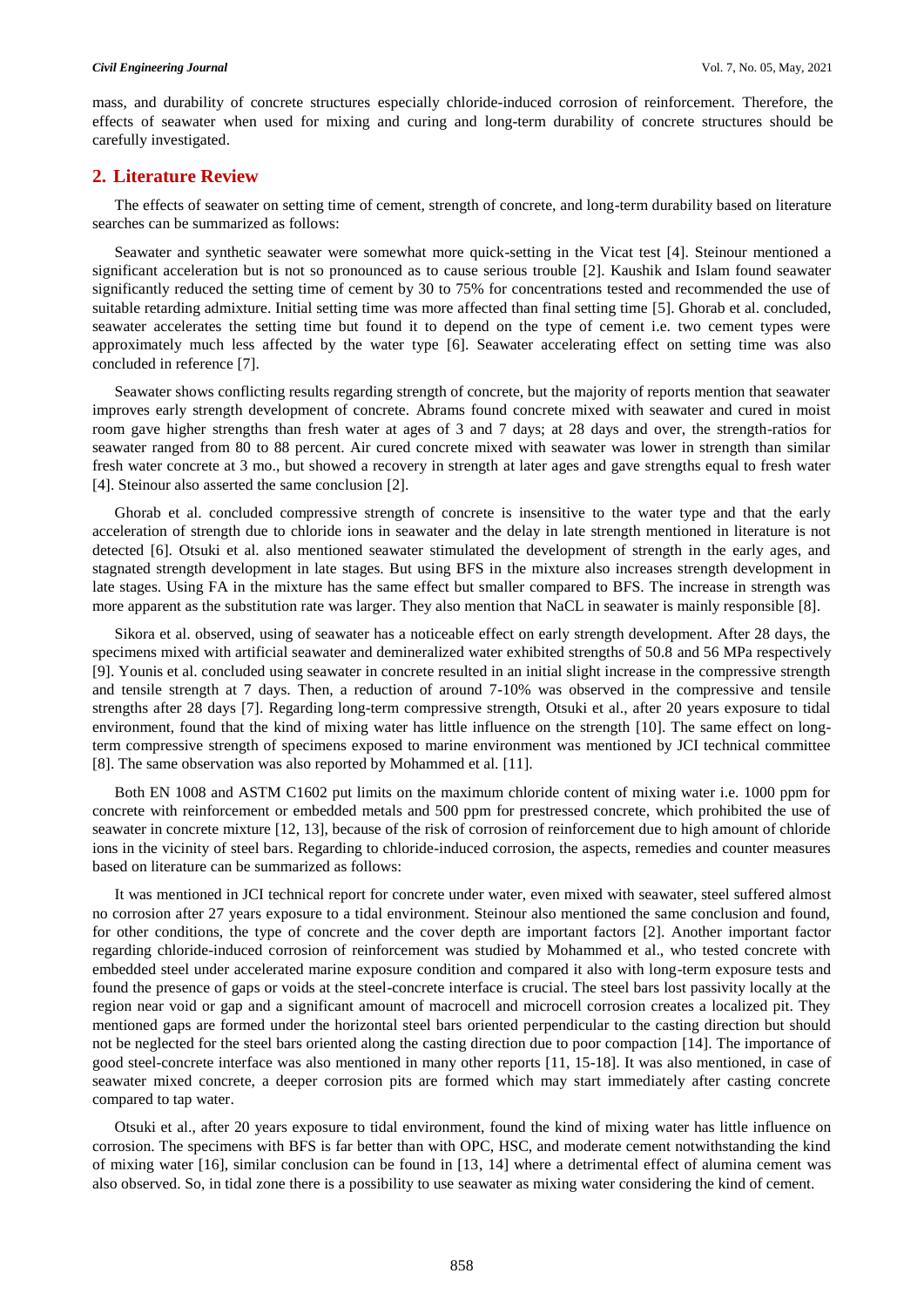#### *Civil Engineering Journal* Vol. 7, No. 05, May, 2021

The effectiveness of slag cement regarding to corrosion of reinforcement in marine environment was also confirmed by Mohammed et al. who concluded, after 15 years exposure in tidal environment of uncracked and precracked concrete specimens mixed with tap water, that chloride ingress and corrosion of steel bars can be ordered as OPC is the highest then fly ash cement, slag cement type A, type B then slag cement type C for uncracked and cracked concrete with small cracks, width≤ 0.5 mm, and that small cracks undergo healing irrespective of cement type and advised to control the crack width for long-term durability in marine environment [19].

Nitrate corrosion inhibitor was confirmed to be safely used in concrete mixed with seawater, but the long-term elution of nitrate ions in a marine environment should be considered. Also, concrete mixed with seawater can be used with stainless steel reinforcing bars or corrosion resistant steel bars [8, 10]. Now it can be deduced that seawater can safely be used in concrete mixture. Other positive opinions can be found in references [20, 21].

## **3. Experimental Procedure**

The experimental work is illustrated in the following paragraphs and the flow chart of the research methodology is shown in Figure 1.



**Figure 1. The flow chart of the research methodology**

#### **3.1. Materials**

Aggregates were crushed dolomitic stone coarse aggregate and natural river sand. Coarse aggregate has a nominal size of 10 mm and fineness modulus of 6.1. Fine aggregate has fineness modulus of 2.4, both conforms to BS 882. The physical properties, made in accordance with BS 812- part2, are shown in Table 1 also the grading of coarse aggregate and fine aggregate, made in accordance with BS 812-103.1, are shown in Figures 2 and 3. The uncompacted bulk density test was performed in oven dry basis, while grading of aggregate was performed using washing and sieving method. Mixing water was natural seawater and tap water for control, the chemical analyses of seawater is given in Table 2. Cement, CEM I 42.5 N manufactured by Suez Cement Co. and conformed to BS EN 197-1, was used.

| <b>Parameter</b>                                   | Gravel | Sand |
|----------------------------------------------------|--------|------|
| Density (oven dry basis $kg/m3$ )                  | 2590   | 2620 |
| Density (saturated and surface dry basis $kg/m3$ ) | 2660   | 2640 |
| Apparent density $(kg/m3)$                         | 2770   | 2760 |
| Absorption %                                       | 2.44   | 0.82 |
| Un compacted bulk density (dry basis $kg/m3$ )     | 1400   | 1667 |

**Table 1. Physical properties of aggregates** 

#### **Table 2. Chemical analysis of seawater**

| PН   | Cond.   | T.D.S | T.S.S | <b>Alkalinity</b> | Chlorides | <b>Sulphates</b> | Density                                    |
|------|---------|-------|-------|-------------------|-----------|------------------|--------------------------------------------|
|      | (us/cm) | (ppm) | (ppm) | (ppm)             | (ppm)     | (ppm)            | $\rm \left( \text{gm}/\text{cm}^3 \right)$ |
| 8.23 | 59160   | 35500 | 28    | 160               | 19496     | 1946             | 1.021                                      |

Concrete mixtures of different richness with quantity of cement 300, 350, 400, 450, and 500 kg were used in the investigation. Almost all of the tested mixtures are used for reinforced concrete structures. The quantity of aggregate was the same in all mixtures and the coarse to fine aggregate ratio was  $2:1$  by volume i.e.  $0.8 \text{ m}^3$  for coarse aggregate and 0.4  $\text{m}^3$  for sand. In order to convert the volumes into weight basis the uncompacted bulk density (see Table 1) was used. Both of coarse and fine aggregates were in dry condition before preparing strength specimens and the quantity of water was adjusted to take into account the absorption of the aggregate (numbers in brackets). The moisture contents, made in accordance with BS 812-109, were 0.29 and 0.41 percent for coarse and fine aggregate respectively. The difference between absorption (see Table 1) and the moisture content was calculated and added to the quantity of water. The composition of each mixture is given in Table 3.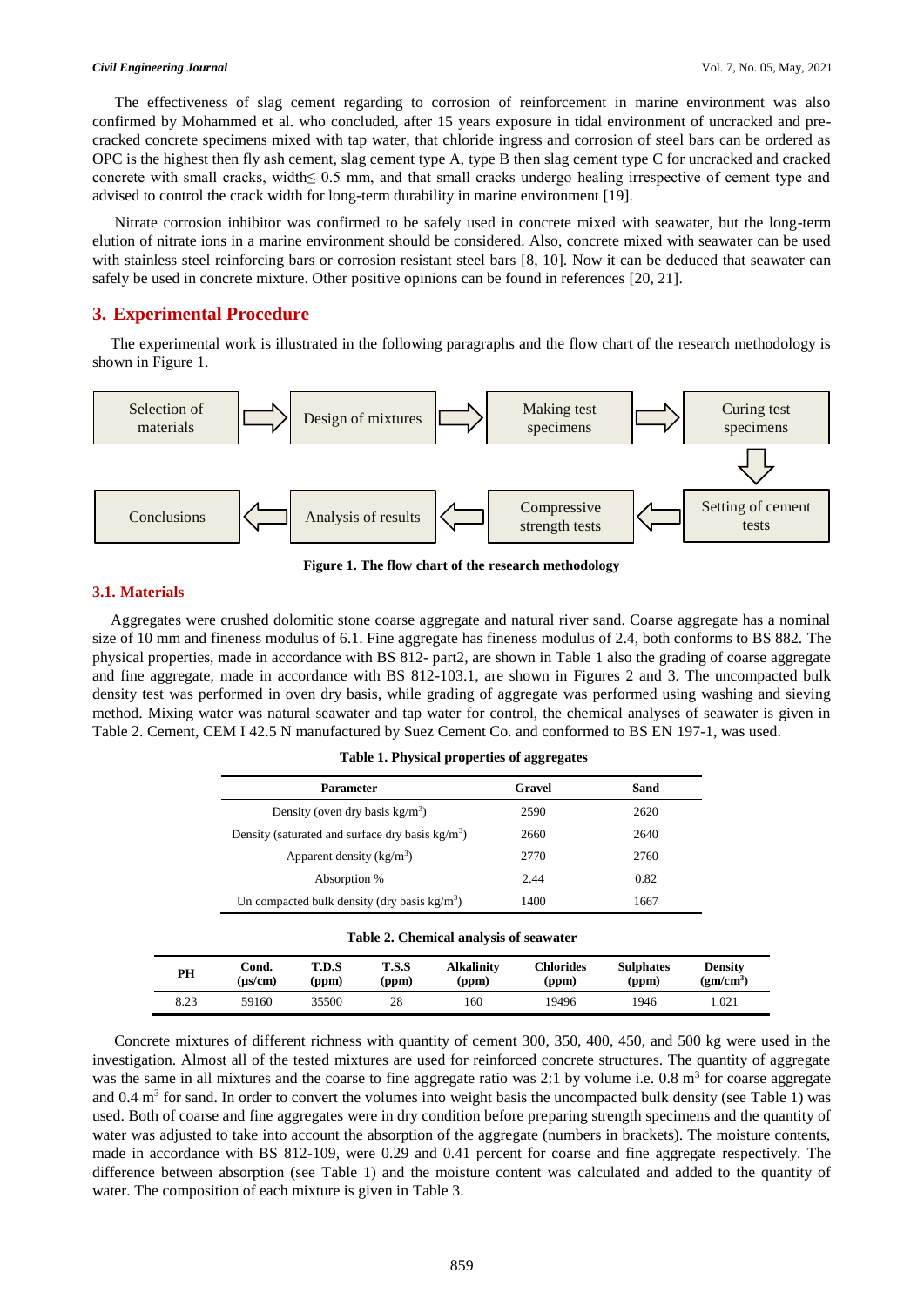

**Figure 2. Grading curve of coarse aggregate**



**Figure 3. Grading curve of fine aggregate**

**Table 3. Concrete mixtures for compressive strength tests**

| <b>Mixture</b> | Gravel (kg) | Sand (kg) | Cement (kg) | Water (kg) | W/C  |
|----------------|-------------|-----------|-------------|------------|------|
|                | 1120        | 667       | 300         | 140 (167)  | 0.47 |
| 2              | 1120        | 667       | 350         | 150 (177)  | 0.43 |
| 3              | 1120        | 667       | 400         | 160(187)   | 0.4  |
| 4              | 1120        | 667       | 450         | 180 (207)  | 0.4  |
| 5              | 1120        | 667       | 500         | 200(227)   | 0.4  |

### **3.2. Methods**

Setting of cement tests were made in accordance with BS 4550-3-3.6. Five tests were made on pastes mixed with tap water and eight tests on pastes mixed with seawater.

Compressive strength tests of 15 cm cube specimens were performed in accordance with BS 1881-116 using each mixture. After the moulds were lightly coated with oil, the concrete casted in three layers and compacted with vibrating table, then the surface smoothed with a trowel. Specimens cured for 24 hr. under damp cloth covered with polyethylene sheet then cured under water and tested at the age of 28 days (see Figures 4 and 5). Every reported result is the average of three specimens. Tap water was used for control purpose.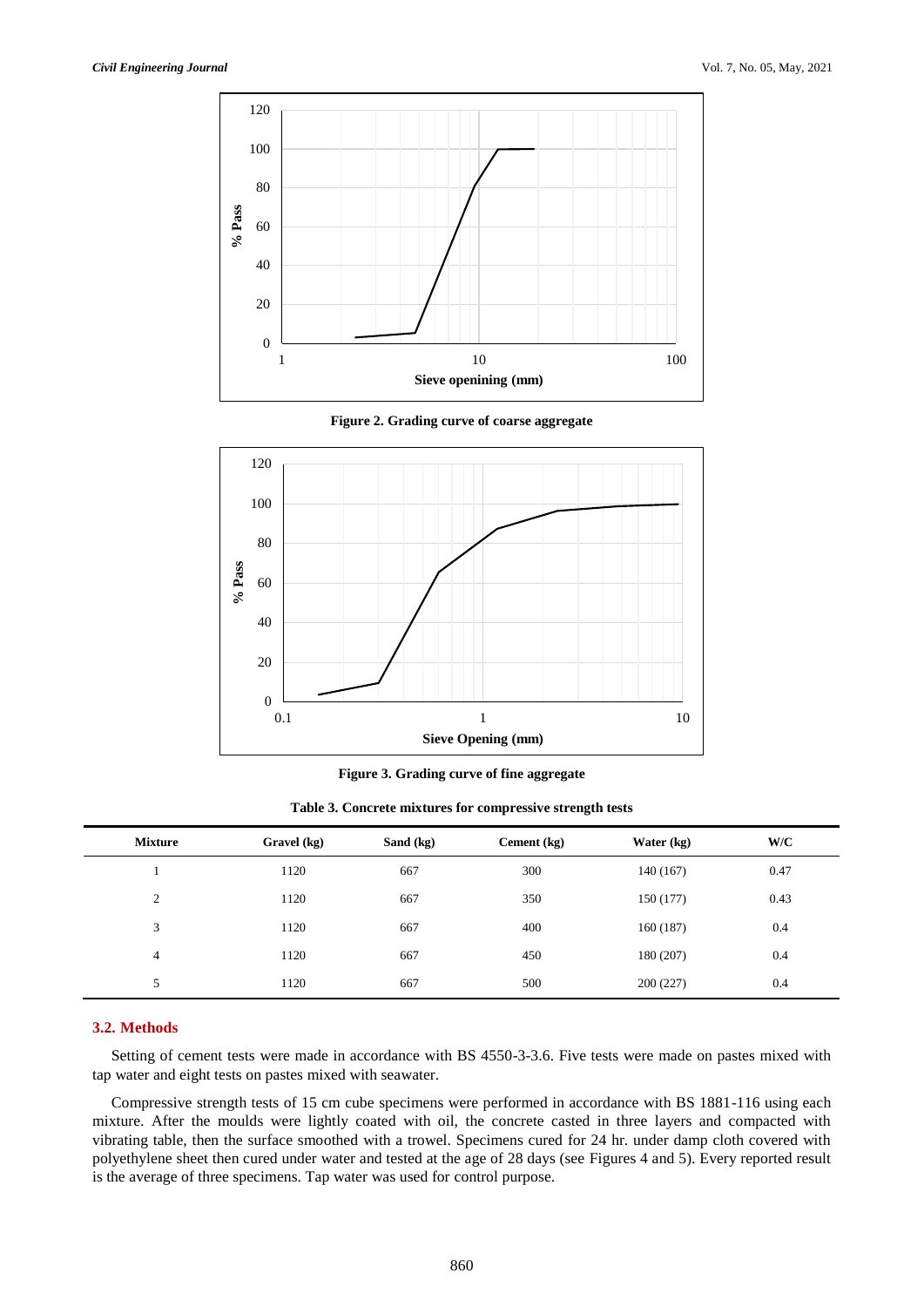

**Figure 4. Curing under damp cloth covered with polyethylene sheet for 24 hr**



**Figure 5. Curing under water for the remaining period and tested at the age of 28 days**



**Figure 6. The failure shape of the specimens**

Figure 6 shows the failure shape which is classified as satisfactory failure according to BS 1881-116. All other specimens have the same failure shape.

## **4. Results and Discussion**

The results of standard consistency are shown in Figure 7 also the results of initial and final setting times are shown in Figures 8 and 9. The average percentage of tap water required for standard consistency of cement paste is 27.5% by weight of cement. For seawater 29.5% was required i.e. 2 percent increase to attain normal consistency as compared with tap water.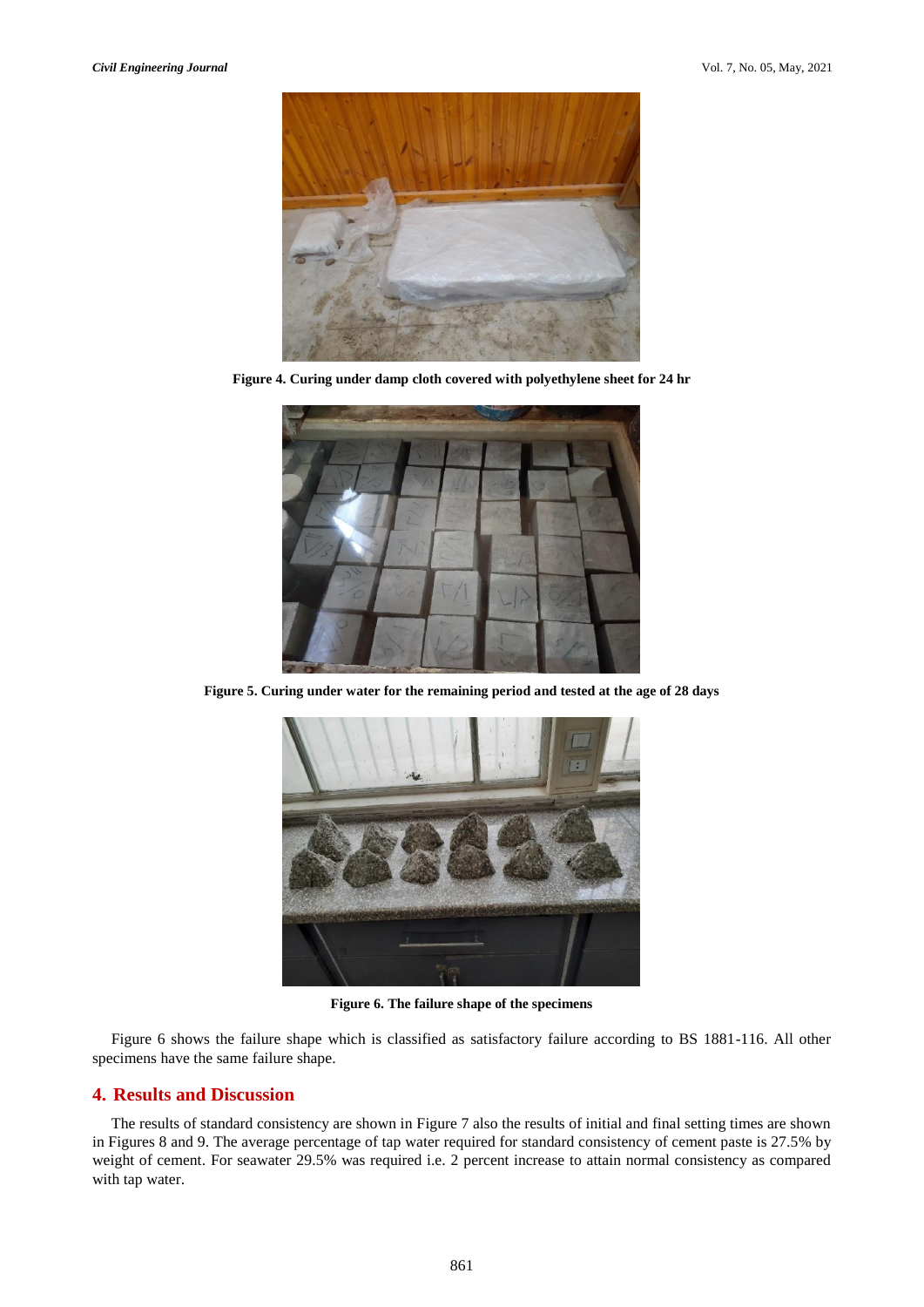

**Figure 7. Standard consistency of cement pastes mixed with tap water and seawater**

Seawater also slightly accelerates initial setting of cement but final setting almost remains unaltered. Setting times are 125 min. and 180 min. in average for cement pastes mixed with tap water, for seawater are 110 min. and 175 min. i.e. 15min. and 5min. difference in initial and final setting respectively. Seawater accelerating effect on setting time of cement was confirmed by many reports as mentioned before. The conclusion found by Kaushik and Islam was not detected. Ghorab et al. mention that seawater reduces initial and final setting times of ordinary Portland cement by 24 and 22% respectively over tap water which are higher values as compared with 12 and 2.8% obtained in this study. The reason for that behavior is the concentration of chloride ions in seawater. Chloride concentration was 31030 ppm which is higher than 19496 ppm tested here, see references [6, 22].



**Figure 8. Initial setting time of cement pastes mixed with tap water and seawater**

The results of compressive strength tests are shown in Table 4 and Figure 10 for the different mixtures. An increase in concrete strength mixed with seawater for all the mixtures was observed. The strength-ratios (numbers in brackets) as compared to similar concretes mixed with tap water were 109, 105, 103, 108, and 112 percent. A higher increase is obtained for lean mixes with quantity of cement of 300 kg and for rich mixes with quantity of cement of 450 and 500 kg. For normal mixtures with quantity of cement of 350 and 400 kg, concrete strength increased only 3 to 5 percent.

Figure 10 shows also a retrogression in concrete compressive strength for rich mixes with quantity of cement of 450 and 500 kg for concrete mixed with tap water. As the quantity of cement increases, the compressive strength of concrete mixed with tap water also increases till reach maximum value of  $418.4 \text{ kg/cm}^2$  at quantity of cement of  $400$ kg. With further increase, the compressive strength decreases and values of 405.6 and 399.4 kg/cm<sup>2</sup> were obtained for quantity of cement of 450 and 500 kg respectively. In contrast, an improvement of strength of concrete mixed with seawater was observed for rich mixes.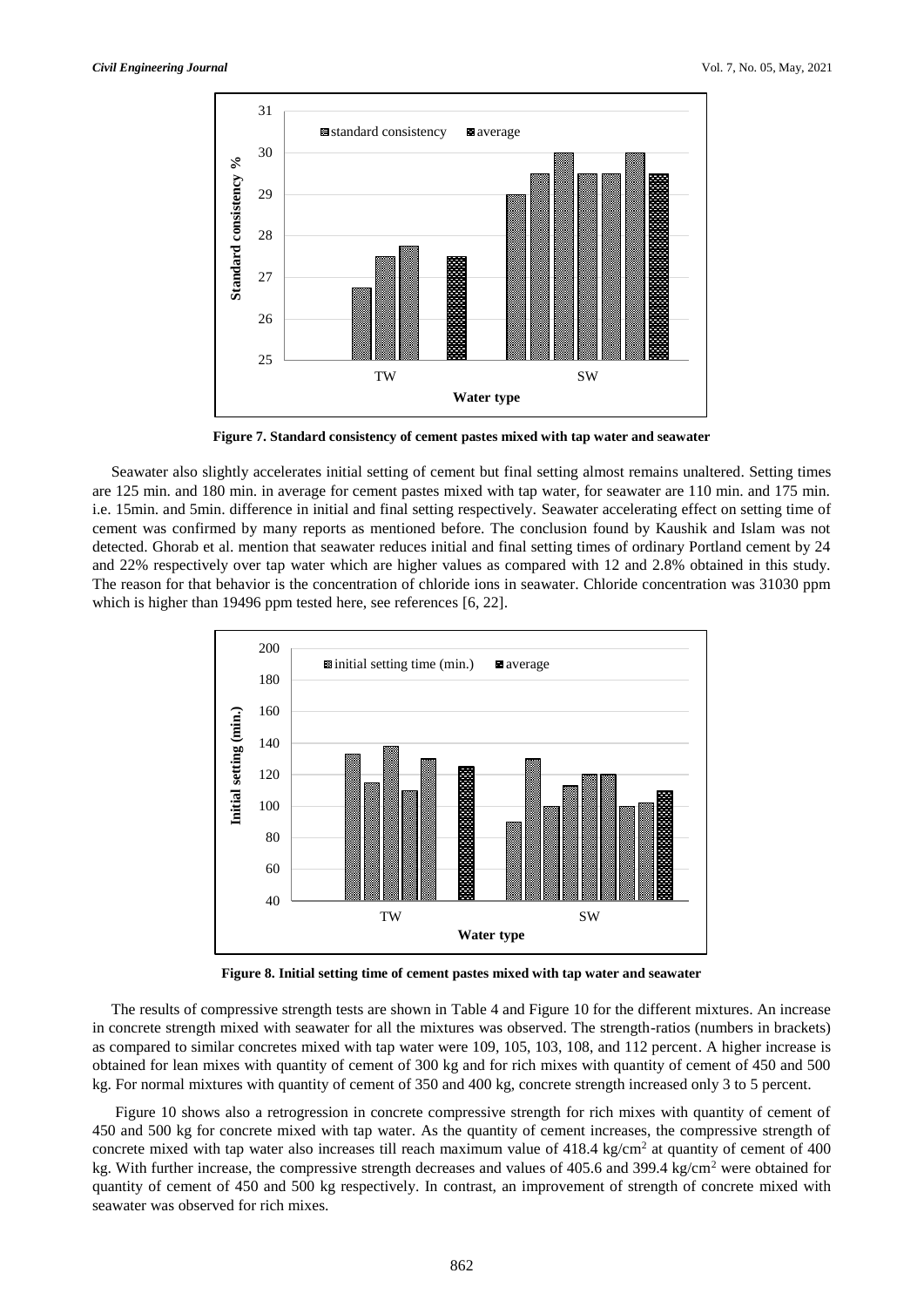

**Figure 9. Final setting time of cement pastes mixed with tap water and seawater**

|  | Table 4. Compressive strength of Portland cement concretes mixed with tap water and seawater |  |  |  |  |
|--|----------------------------------------------------------------------------------------------|--|--|--|--|
|--|----------------------------------------------------------------------------------------------|--|--|--|--|

| <b>Mixture</b> | Compressive strength $\frac{kg}{cm^2}$ |               |  |  |
|----------------|----------------------------------------|---------------|--|--|
|                | TW                                     | <b>SW</b>     |  |  |
| 1              | 320.6                                  | 350.5 (109.3) |  |  |
| $\overline{c}$ | 357                                    | 374.5 (104.9) |  |  |
| 3              | 418.4                                  | 429.9 (102.8) |  |  |
| $\overline{4}$ | 405.6                                  | 437.6 (107.9) |  |  |
| 5              | 399.4                                  | 448.6 (112.3) |  |  |



**Figure 10. Compressive strength of Portland cement concretes mixed with tap water and seawater**

Seawater beneficial effect on early strength development confirmed repeatedly in literature. Mohammed et al., found the use of seawater causes an earlier strength gain after 28 days compared to tap water which was attributed to improvement of the microstructure of concrete due to the acceleration of hydration process with the presence of chloride [11].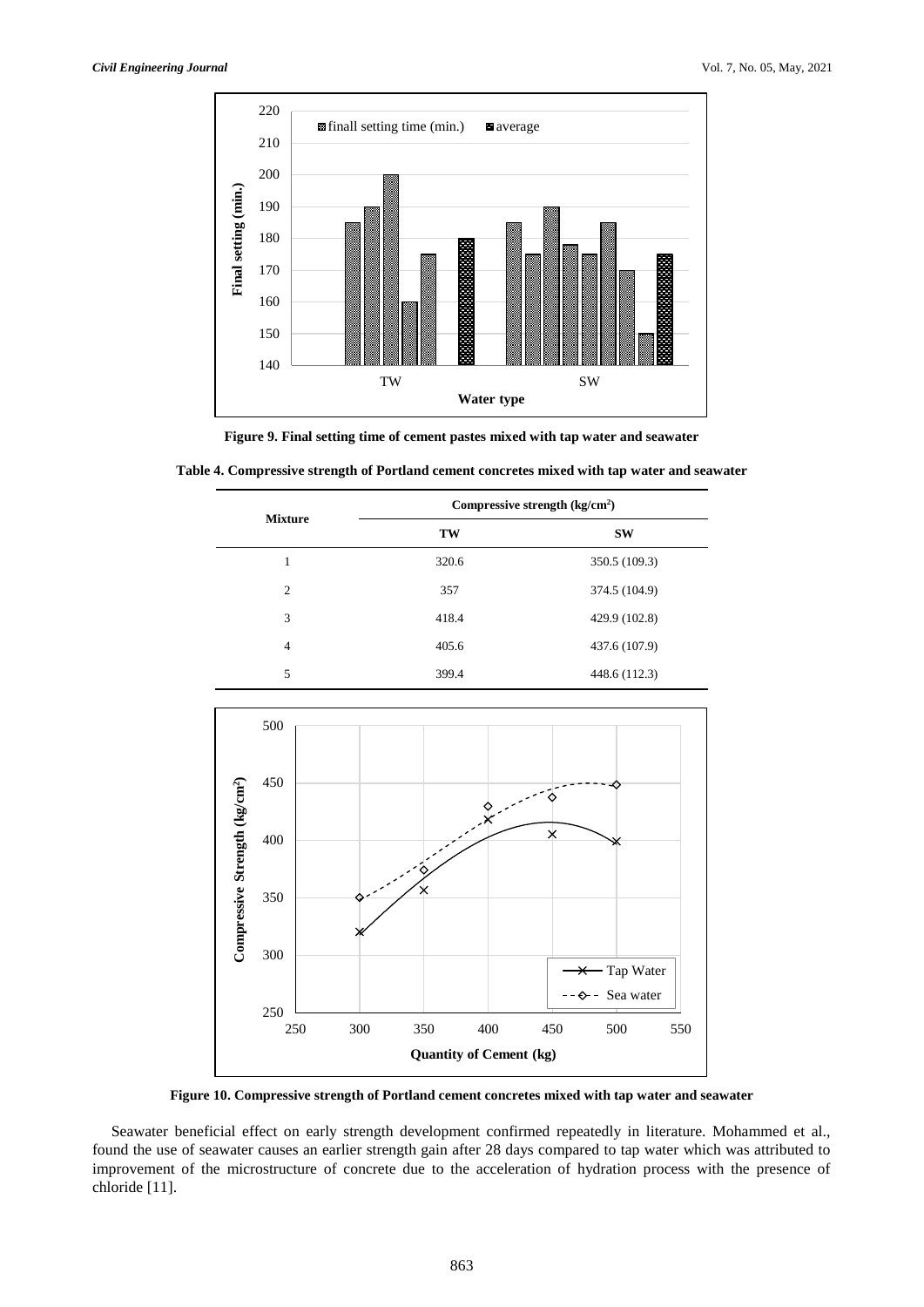#### **5. Conclusion**

Seawater gives good results in concrete. It accelerates setting of cement but the effect is not so pronounced so as to cause a trouble in concrete. Seawater also improves 28-day compressive strength of concrete especially for rich mixes with quantity of cement of 450 and 500 kg. A retrogression of concrete strength was observed for rich mixtures with quantity of cement of 450 and 500 kg for concrete mixed with tap water while an improvement was observed for seawater mixed concrete and which may be a valuable conclusion. Therefore, especially in coastal region where fresh water is rarely found, there is a possibility of using seawater with rich mixtures but long-term durability especially chloride-induced corrosion should be carefully considered. Long-term durability of seawater mixed concrete will be discussed on later reports.

## **6. Declarations**

#### **6.1. Author Contributions**

Conceptualization, A.I.G., M.Y.E. and A.H.A.E.; methodology, A.I.G., M.Y.E. and A.H.A.E.; formal analysis, A.I.G.; investigation, X.X.; resources, A.I.G.; writing—original draft preparation, A.I.G.; writing—review and editing, A.I.G.; supervision, M.Y.E. and A.H.A.E. All authors have read and agreed to the published version of the manuscript.

#### **6.2. Data Availability Statement**

The data presented in this study are available on request from the corresponding author.

#### **6.3. Funding**

The authors received no financial support for the research, authorship, and/or publication of this article.

#### **6.4. Conflicts of Interest**

The authors declare no conflict of interest.

## **7. References**

- [1] The United Nations World Water Development Report, "Water and Climate Change, Facts and Figures" (March 27, 2020). doi:10.18356/e2014dcb-en.
- [2] H. H. Steinour, "Concrete Mix Water--How Impure Can It Be?," Journal of the Portland Cement Association Research and Development Laboratories 2, no. 3, (1960): 32-50.
- [3] Neville, Adam. "Seawater in the mixture." Concrete international 23, no. 1 (2001): 48-51.
- [4] D. A. Abrams, "Tests of Impure Waters for Mixing Concrete." ACI Journal Proceedings 20, no. 2 (1924). doi:10.14359/15506.
- [5] Kaushik, S.K., and S. Islam. "Suitability of Sea Water for Mixing Structural Concrete Exposed to a Marine Environment." Cement and Concrete Composites 17, no. 3 (January 1995): 177–185. doi:10.1016/0958-9465(95)00015-5.
- [6] Ghorab, H.Y., M.S. Hilal, and A. Antar. "Effect of Mixing and Curing Waters on the Behaviour of Cement Pastes and Concrete Part 2: Properties of Cement Paste and Concrete." Cement and Concrete Research 20, no. 1 (January 1990): 69–72. doi:10.1016/0008-8846(90)90117-g.
- [7] Younis, Adel, Usama Ebead, Prannoy Suraneni, and Antonio Nanni. "Fresh and Hardened Properties of Seawater-Mixed Concrete." Construction and Building Materials 190 (November 2018): 276–286. doi:10.1016/j.conbuildmat.2018.09.126.
- [8] Otsuki, N., H. Hamada, N. Takeda, K. I. Imamoto, T. Yamaji, T. Habuchi, and T. Nishida. "Technical Committee on the use of sea water in concrete." Technical Committee Reports (2014): 22.
- [9] Sikora, Pawel, Krzysztof Cendrowski, Mohamed Abd Elrahman, Sang-Yeop Chung, Ewa Mijowska, and Dietmar Stephan. "The Effects of Seawater on the Hydration, Microstructure and Strength Development of Portland Cement Pastes Incorporating Colloidal Silica." Applied Nanoscience 10, no. 8 (March 4, 2019): 2627–2638. doi:10.1007/s13204-019-00993-8.
- [10] Nobuaki Otsuki, Tsuyoshi Saito, and Yutaka Tadokoro. "Possibility of Sea Water as Mixing Water in Concrete." Journal of Civil Engineering and Architecture 6, no. 11 (November 28, 2012). doi:10.17265/1934-7359/2012.10.002.
- [11] Mohammed, Tarek Uddin, Hidenori Hamada, and Toru Yamaji. "Performance of Seawater-Mixed Concrete in the Tidal Environment." Cement and Concrete Research 34, no. 4 (April 2004): 593–601. doi:10.1016/j.cemconres.2003.09.020.
- [12] BS EN 1008, "Mixing Water for Concrete. Specification for Sampling, Testing and Assessing the Suitability of Water, Including Water Recovered from Processes in the Concrete Industry, as Mixing Water for Concrete" British Standards Institution, UK, (2002). doi:10.3403/02609198u.